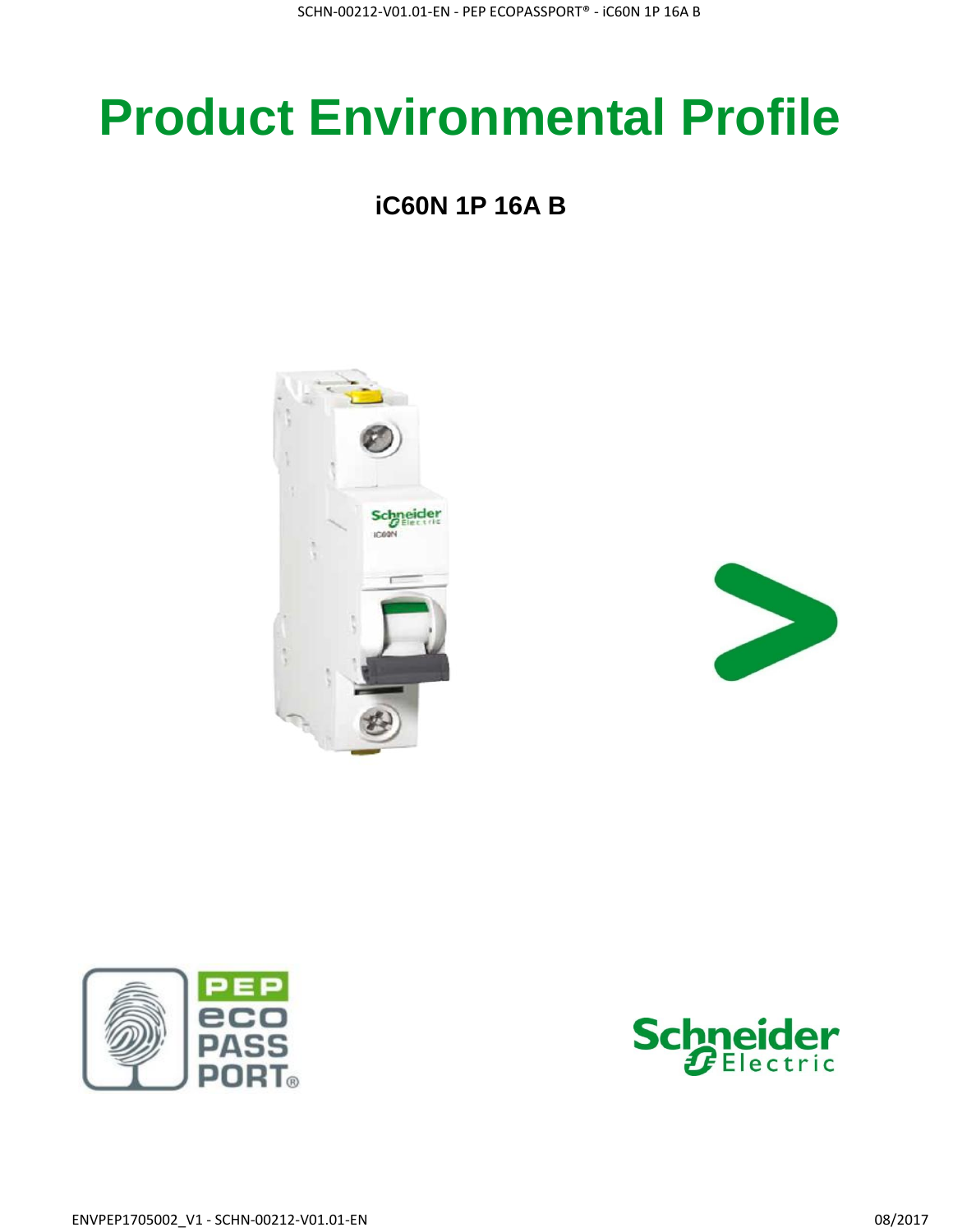#### **General information**

| <b>Representative product</b>     | iC60N 1P 16A B - A9F03116                                                                                                                                                                                                                                                                                                    |
|-----------------------------------|------------------------------------------------------------------------------------------------------------------------------------------------------------------------------------------------------------------------------------------------------------------------------------------------------------------------------|
| <b>Description of the product</b> | The main purpose of the iC60 circuit breaker is to ensure protection of low voltage electrical<br>installation                                                                                                                                                                                                               |
| <b>Functional unit</b>            | Protect during 20 years the installation against overloads and short-circuits in circuit with assigned<br>voltage 230/400V and rated current 16A. This protection is ensured in accordance with the<br>following parameters:<br>- Number of poles Np:1<br>- Rated breaking capacity Icn: 6K(6000A)<br>- Tripping curve Cd: B |

#### *C*Constituent materials



As the products of the range are designed in accordance with the RoHS Directive (European Directive 2002/95/EC of 27 January 2003), they can be incorporated without any restriction in an assembly or an installation subject to this Directive.

Details of ROHS and REACH substances information are available on the Schneider-Electric Green Premium website [http://www2.schneide](http://www2.schneider-electric.com/sites/corporate/en/products-services/green-premium/green-premium.page)r-electric.com/sites/corporate/en/products-services/green-premium/green-premium.page

#### **Additional environmental information**

**The iC60N 1P 16A B presents the following relevent environmental aspects**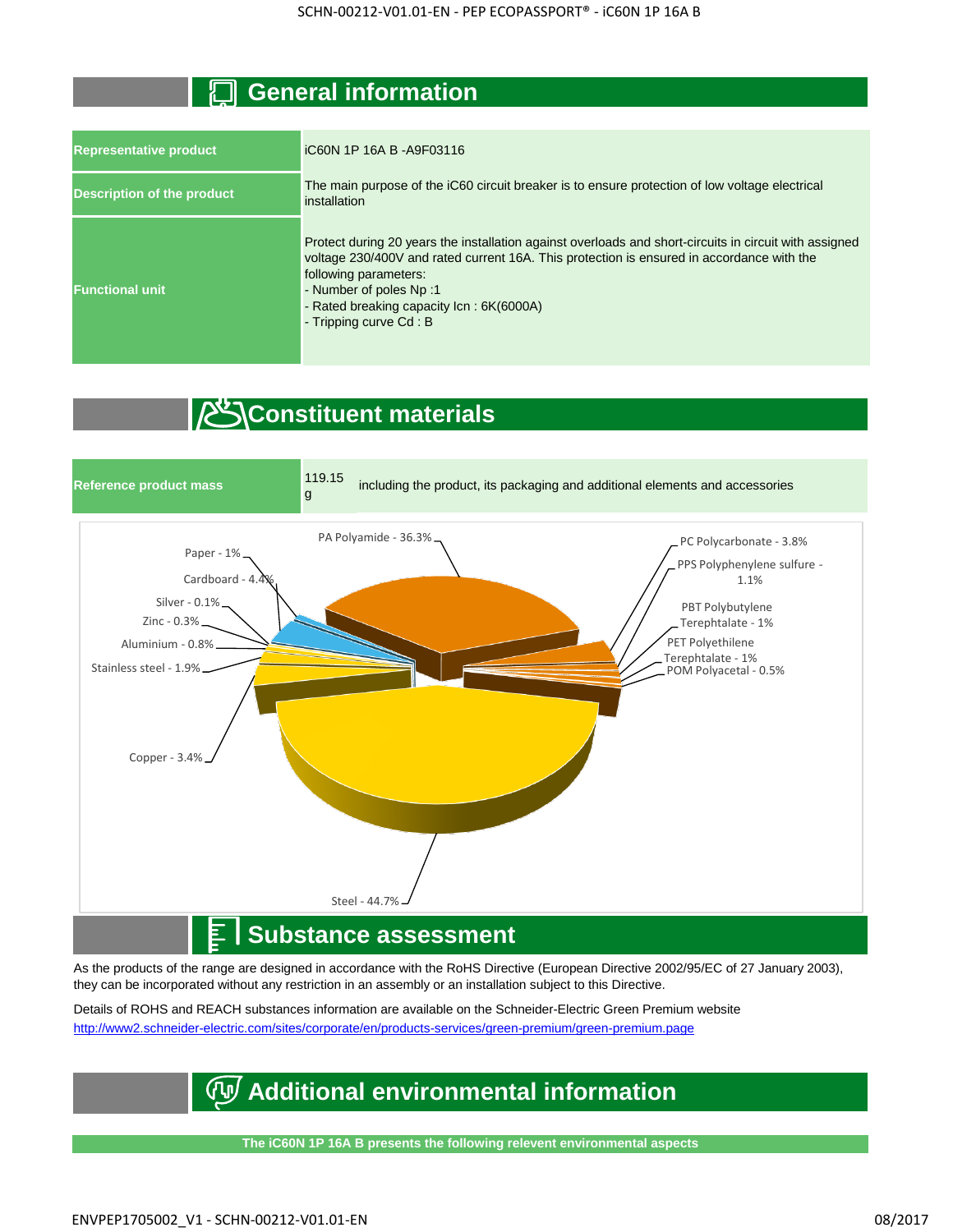#### SCHN-00212-V01.01-EN - PEP ECOPASSPORT® - iC60N 1P 16A B

| <b>Manufacturing</b> | Manufactured at a Schneider Electric production site ISO14001 certified                                                                                                                                                                                   |                                                                                                                                                                                                                                               |  |  |  |  |  |  |
|----------------------|-----------------------------------------------------------------------------------------------------------------------------------------------------------------------------------------------------------------------------------------------------------|-----------------------------------------------------------------------------------------------------------------------------------------------------------------------------------------------------------------------------------------------|--|--|--|--|--|--|
| <b>Distribution</b>  | Weight and volume of the packaging optimized, based on the European Union's packaging directive<br>Packaging weight is 5.9 g, consisting of cardboard (88.63%), Paper (11.36%)<br>Product distribution optimised by setting up local distribution centres |                                                                                                                                                                                                                                               |  |  |  |  |  |  |
| <b>Installation</b>  | The product does not require special installation procedure and requires little to no energy to install. The disposal of the<br>packaging materials are accounted for during the installation phase (including transport to disposal).                    |                                                                                                                                                                                                                                               |  |  |  |  |  |  |
| <b>Use</b>           | The product does not require special maintenance operations.                                                                                                                                                                                              |                                                                                                                                                                                                                                               |  |  |  |  |  |  |
| <b>End of life</b>   | treatment process.                                                                                                                                                                                                                                        | End of life optimized to decrease the amount of waste and allow recovery of the product components and materials<br>No special end-of-life treatment required. According to countries' practices this product can enter the usual end-of-life |  |  |  |  |  |  |
|                      | Recyclability potential:<br>51%                                                                                                                                                                                                                           | Based on "ECO'DEEE recyclability and recoverability calculation method"<br>(version V1, 20 Sep. 2008 presented to the French Agency for Environment<br>and Energy Management: ADEME).                                                         |  |  |  |  |  |  |

## **Environmental impacts**

| <b>Reference life time</b>                 | 20 years                                                                                                    |                                                                              |                                                                            |                                                                               |  |  |  |
|--------------------------------------------|-------------------------------------------------------------------------------------------------------------|------------------------------------------------------------------------------|----------------------------------------------------------------------------|-------------------------------------------------------------------------------|--|--|--|
| <b>Product category</b>                    | Passive products - continuous operation                                                                     |                                                                              |                                                                            |                                                                               |  |  |  |
| Installation elements                      | The packaging disposal is accounted for in the installation phase.                                          |                                                                              |                                                                            |                                                                               |  |  |  |
| Use scenario                               | Product dissipation is 1 W, loading rate is 50% and service uptime percentage is 100%                       |                                                                              |                                                                            |                                                                               |  |  |  |
| Geographical                               | Europe                                                                                                      |                                                                              |                                                                            |                                                                               |  |  |  |
| <b>Technological</b><br>representativeness | The main purpose of the iC60 circuit breaker is to ensure protection of low voltage electrical installation |                                                                              |                                                                            |                                                                               |  |  |  |
|                                            | <b>Manufacturing</b>                                                                                        | <b>Installation</b>                                                          | <b>Use</b>                                                                 | <b>End of life</b>                                                            |  |  |  |
| <b>Energy model used</b>                   | Energy model used:<br>Chennai, India                                                                        | Electricity grid mix; AC;<br>consumption mix, at<br>consumer; $<$ 1kV; EU-27 | Electricity grid mix; AC;<br>consumption mix, at<br>consumer: < 1kV: EU-27 | Electricity grid mix;<br>AC; consumption mix,<br>at consumer: < 1kV:<br>FU-27 |  |  |  |

| <b>Compulsory indicators</b>                     |                       |          | <b>iC60N 1P 16A B - A9F03116</b> |                     |              |            |             |
|--------------------------------------------------|-----------------------|----------|----------------------------------|---------------------|--------------|------------|-------------|
| <b>Impact indicators</b>                         | <b>Unit</b>           | Total    | Manufacturing                    | <b>Distribution</b> | Installation | <b>Use</b> | End of Life |
| Contribution to mineral resources depletion      | kg Sb eq              | 1,54E-04 | 1,51E-04                         | $0^*$               | $0^*$        | 2,24E-06   | $0^*$       |
| Contribution to the soil and water acidification | kg SO <sub>2</sub> eq | 1,10E-01 | 2,33E-03                         | 7,02E-05            | $0^*$        | 1,07E-01   | 3,44E-05    |
| Contribution to water eutrophication             | kg $PO43$ eq          | 7,22E-03 | 6,95E-04                         | 1,62E-05            | 1,44E-05     | 6,49E-03   | 9,67E-06    |
| Contribution to global warming                   | kg CO <sub>2</sub> eq | 2,67E+01 | 8,64E-01                         | 1,54E-02            | 7,80E-03     | 2,58E+01   | 1,85E-02    |
| Contribution to ozone layer depletion            | kg CFC11<br>eq        | 2,00E-06 | 3,26E-07                         | $0^*$               | $0^*$        | 1,68E-06   | 7,75E-10    |
| Contribution to photochemical oxidation          | $kg C2H4$ eq          | 6,14E-03 | 2,24E-04                         | 5,01E-06            | 1,86E-06     | 5,90E-03   | 3,58E-06    |
| <b>Resources use</b>                             | <b>Unit</b>           | Total    | Manufacturing                    | <b>Distribution</b> | Installation | <b>Use</b> | End of Life |
| Net use of freshwater                            | m3                    | 9,34E+01 | $0^*$                            | $0^*$               | $0^*$        | $9,34E+01$ | $0^*$       |
| <b>Total Primary Energy</b>                      | <b>MJ</b>             | 5,25E+02 | $1,05E+01$                       | 2,17E-01            | $0^*$        | $5,14E+02$ | 1,67E-01    |
| 100%<br>90%<br>80%<br>70%                        |                       |          |                                  |                     |              |            |             |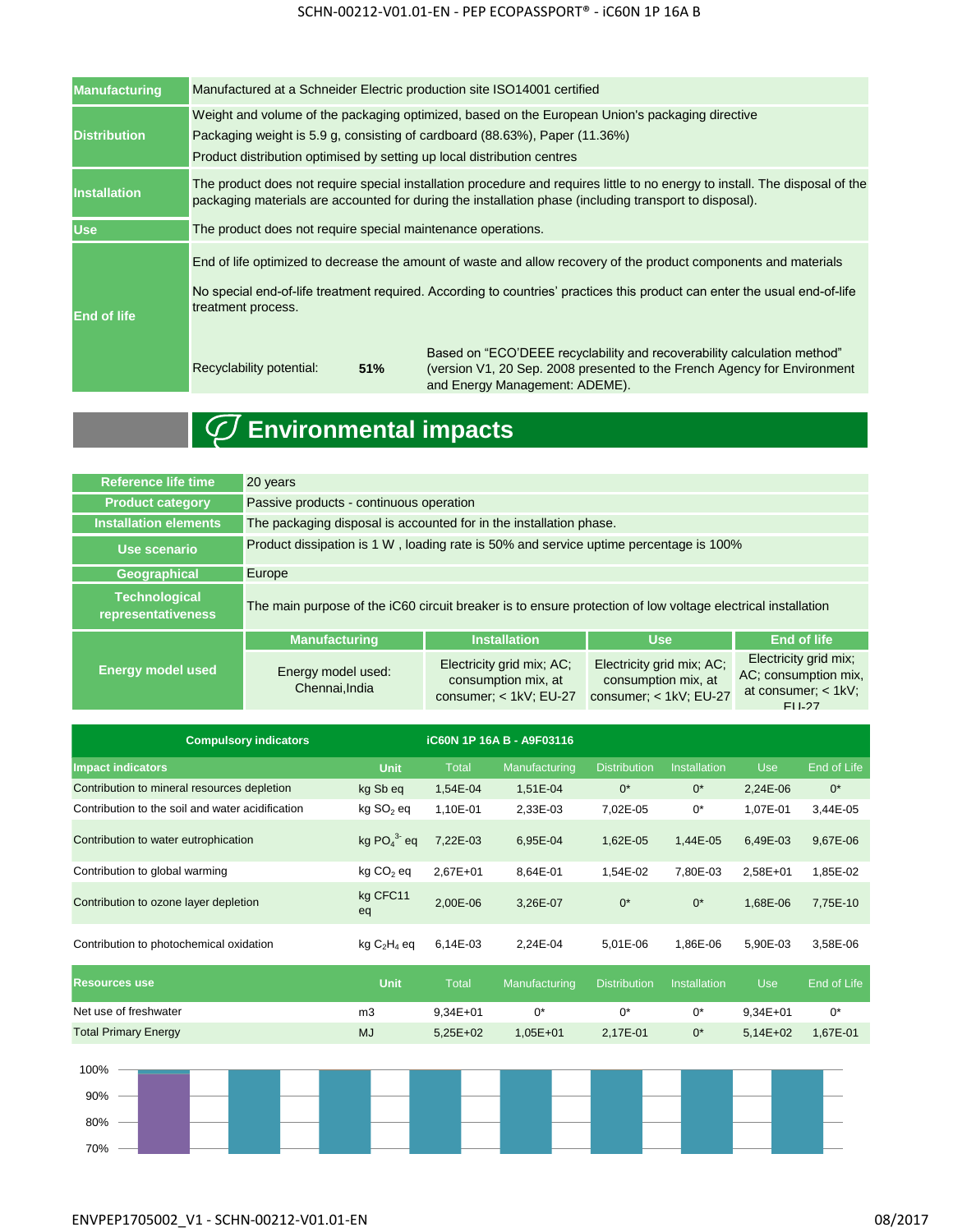



| <b>Optional indicators</b>                                                                         |                | <b>iC60N 1P 16A B - A9F03116</b> |               |                     |                     |            |             |
|----------------------------------------------------------------------------------------------------|----------------|----------------------------------|---------------|---------------------|---------------------|------------|-------------|
| <b>Impact indicators</b>                                                                           | <b>Unit</b>    | <b>Total</b>                     | Manufacturing | <b>Distribution</b> | <b>Installation</b> | <b>Use</b> | End of Life |
| Contribution to fossil resources depletion                                                         | <b>MJ</b>      | 3,01E+02                         | 7,94E+00      | 2,16E-01            | $0^*$               | 2,92E+02   | 1,52E-01    |
| Contribution to air pollution                                                                      | m <sup>3</sup> | 1,28E+03                         | $1,65E+02$    | 6,54E-01            | $0^*$               | $1,11E+03$ | $1,21E+00$  |
| Contribution to water pollution                                                                    | m <sup>3</sup> | 1,33E+03                         | 2,66E+02      | 2,53E+00            | 3,96E-01            | 1,06E+03   | 1,46E+00    |
| <b>Resources use</b>                                                                               | <b>Unit</b>    | <b>Total</b>                     | Manufacturing | <b>Distribution</b> | <b>Installation</b> | <b>Use</b> | End of Life |
| Use of secondary material                                                                          | kg             | 1,99E-03                         | 1,99E-03      | $0^*$               | $0^*$               | $0^*$      | $0^*$       |
| Total use of renewable primary energy resources                                                    | MJ             | 6,56E+01                         | 2,26E-01      | $0^*$               | 0*                  | $6,54E+01$ | $0^*$       |
| Total use of non-renewable primary energy resources                                                | <b>MJ</b>      | 4,60E+02                         | $1,02E+01$    | 2,17E-01            | $0^*$               | 4,49E+02   | 1,67E-01    |
| Use of renewable primary energy excluding renewable<br>primary energy used as raw material         | MJ             | $6,55E+01$                       | 1,11E-01      | $0^*$               | $0^*$               | $6,54E+01$ | $0^*$       |
| Use of renewable primary energy resources used as<br>raw material                                  | <b>MJ</b>      | 1,16E-01                         | 1,16E-01      | $0^*$               | $0^*$               | $0^*$      | $0^*$       |
| Use of non renewable primary energy excluding non<br>renewable primary energy used as raw material | MJ             | 4,58E+02                         | 8,84E+00      | 2,17E-01            | $0^*$               | 4,49E+02   | 1,67E-01    |
| Use of non renewable primary energy resources used<br>as raw material                              | <b>MJ</b>      | 1,40E+00                         | $1,40E+00$    | $0^*$               | $0^*$               | $0^*$      | $0^*$       |
| Use of non renewable secondary fuels                                                               | MJ             | $0.00E + 00$                     | $0^*$         | $0^*$               | $0^*$               | $0^*$      | $0^*$       |
| Use of renewable secondary fuels                                                                   | <b>MJ</b>      | $0,00E+00$                       | $0^*$         | $0^*$               | $0^*$               | $0^*$      | $0^*$       |
| <b>Waste categories</b>                                                                            | <b>Unit</b>    | <b>Total</b>                     | Manufacturing | <b>Distribution</b> | Installation        | <b>Use</b> | End of Life |
| Hazardous waste disposed                                                                           | kg             | 6.89E+00                         | $6,71E+00$    | $0^*$               | $0^*$               | 1.34E-02   | 1,70E-01    |
| Non hazardous waste disposed                                                                       | kg             | 9,66E+01                         | 6,05E-01      | $0^*$               | $0^*$               | 9,60E+01   | $0^*$       |
| Radioactive waste disposed                                                                         | kg             | 6,44E-02                         | 2,88E-04      | $0^*$               | $0^*$               | 6,41E-02   | $0^*$       |
| <b>Other environmental information</b>                                                             | <b>Unit</b>    | <b>Total</b>                     | Manufacturing | <b>Distribution</b> | Installation        | <b>Use</b> | End of Life |
| Materials for recycling                                                                            | kg             | 6,73E-02                         | 9,29E-03      | $0^*$               | $0^*$               | $0^*$      | 5,80E-02    |
| Components for reuse                                                                               | kg             | $0.00E + 00$                     | $0^*$         | $0^*$               | $0^*$               | $0^*$      | $0^*$       |
| Materials for energy recovery                                                                      | kg             | 2,96E-03                         | 3,75E-04      | $0^*$               | $0^*$               | $0^*$      | 2,58E-03    |
| <b>Exported Energy</b>                                                                             | MJ             | 6.52E-04                         | 2,69E-04      | $0^*$               | 3.83E-04            | $0^*$      | $0^*$       |

*\* represents less than 0.01% of the total life cycle of the reference flow*

*Life cycle assessment performed with EIME version EIME v5.6, database version 2016-11.*

The use phase is the life cycle phase which has the greatest impact on the majority of environmental indicators (based on compulsory indicators).

*Please note that the values given above are only valid within the context specified and cannot be used directly to draw up the environmental assessment of an installation.*